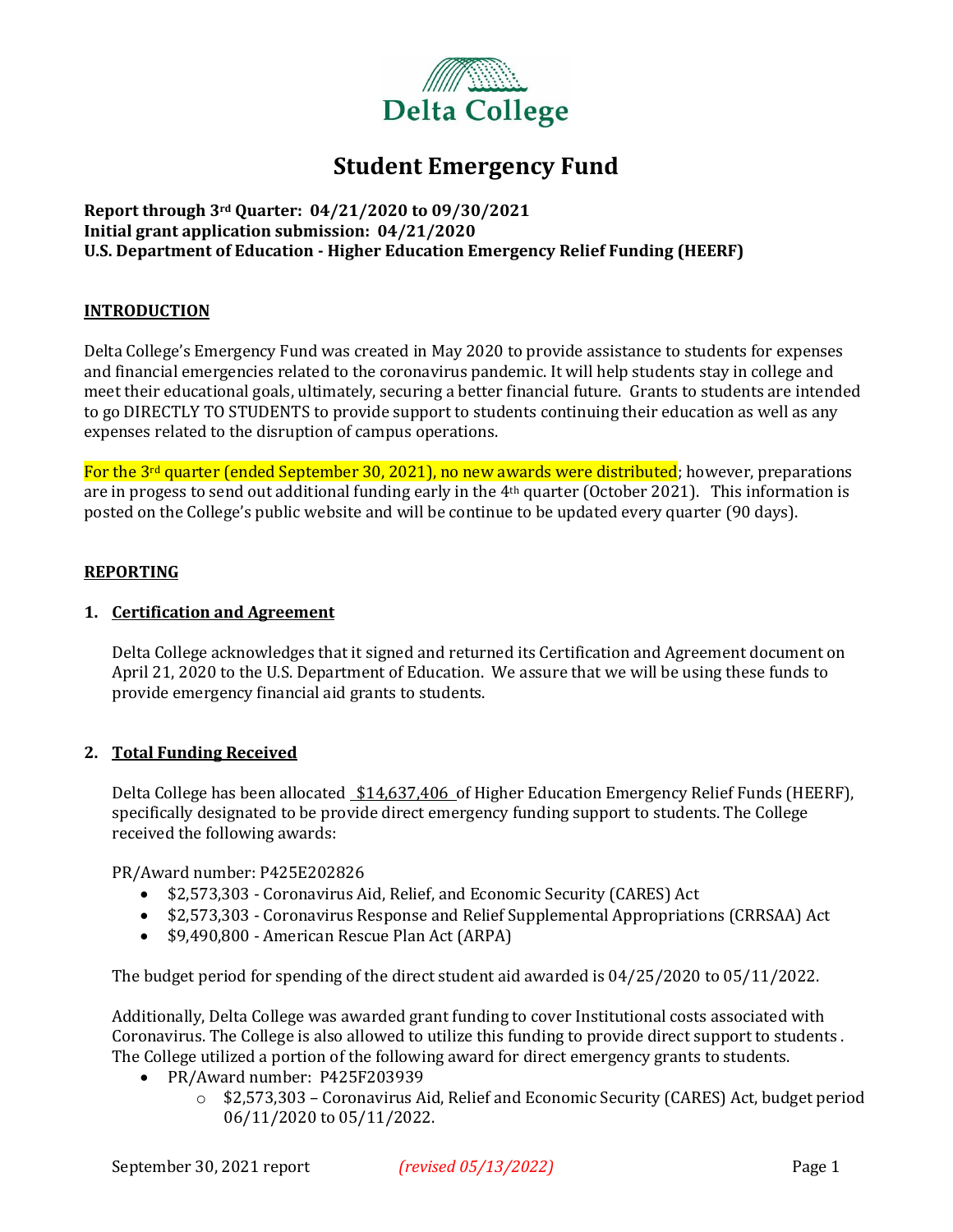

# **3. Total Distributed To Date**

Delta College has distributed a total of  $$6,897,600$  HEERF Grants to students as of the date of this report. \$2,233,000 was awarded thru 12/31/2020 under CARES regulations. The remaining of the original \$340,303 CARES funding was awarded in the quarter ended 03/31/2021 under CRRSAA and ARPA award guidance, which greatly expanded eligibility. Total distributed awards were funded from the following sources:

- Thru 12/31/2020 Total \$2,233,000 from #P425E202826 (student direct support) CARES
- $\bullet$  01/01/2021 to 03/31/2021 Total \$3,131,800
	- $\circ$  \$340,303 from #P425E202826 (student direct support) CARES Act (now fully expended)
	- o \$350,276 from #P425F203939 (institutional support) CARES Act (now fully expended)
	- o \$2,441,221 from #P425E202826 (student direct support) CRRSAA Act
- $\bullet$  04/01/2021 to 06/30/2021 Total \$1,532,800
	- $\circ$  \$132,082 from #P425E202826 CRRSAA Act (now fully expended)
	- o \$1,400,718 from #P425E202826 American Rescue Plan Act (ARPA) (\$8,090,082 remains of the \$9,490,800 grant)

## **4. Estimated Number of Eligible Students**

Delta College determined there were 15,473 students (duplicated) eligible to receive Emergency Financial Aid Grants to students under HEERF. Delta College identified:

- 5,595 eligible students were identified in Winter, Spring, and Fall of 2020 according to the original CARES Act guidance, and could request emergency funds by application.
- 6,643 eligible students were identified for the Winter 2021 semester, according to CRRSAA guidance. 19 additional students were subsequently awarded for the winter semester when Spring 2021 awards were distributed. These were international students that were initially excluded since the College was unable to verify citizenship. Under ARP guidance these students became eligible to receive a grant payment.
- 3,216 students were identified for the Spring 2021 semester, according to CRRSAA and ARPA guidance.

## **5. Number of Student Awards**

Delta College issued awards of Higher Education Emergency Relief Funds to the following number of students in the time periods noted below. Please note that these numbers contain some duplicated students that received awards in more than one of the time periods.

- 2,543 students thru 12/31/2020
- 6,643 students from 01/01/2021 to 03/31/2021
- 3,235 students from 04/01/2021 to 06/30/2021